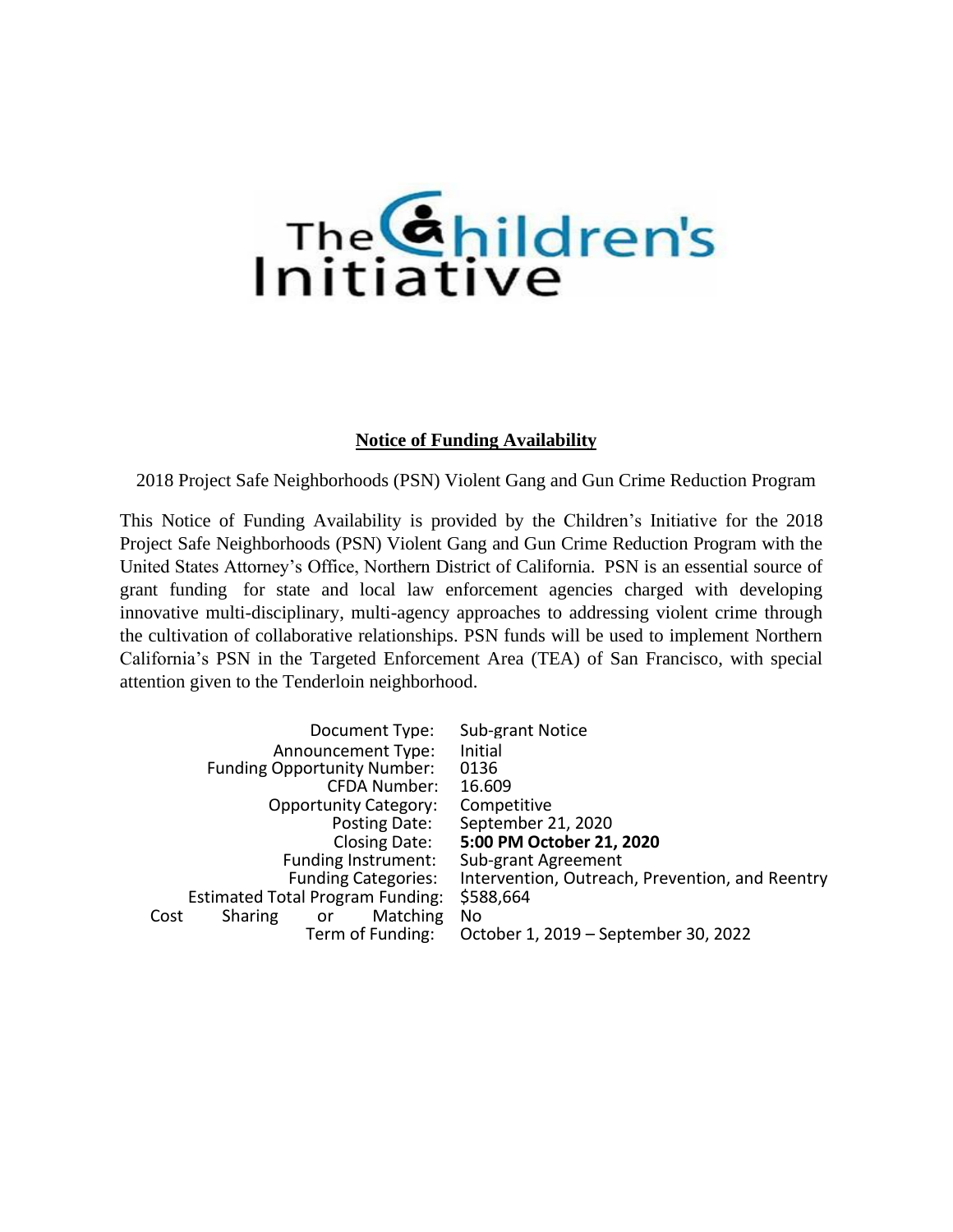## **Description:**

The Project Safe Neighborhoods (PSN) Violent Gang and Gun Crime Reduction Program is administered by the U.S. Department of Justice (DOJ), Bureau of Justice Assistance (BJA), through the Children's Initiative. The Children's Initiative is the assigned Fiscal Agent for the USAO Northern District of California for this PSN funding. As such, the Children's Initiative is responsible for providing coordinated and transparent management of various programmatic and all financial components of the award.

## **Focused Program Areas:**

The Children's Initiative and the USAO Northern District of California have vetted purpose areas for the 2018 PSN application. Focused program purpose areas and mandates for the 2018 funding cycle have been limited to:

1. **Intervention/Prevention/Outreach/Reentry**: Prevention, outreach, reentry and engagement programs and strategies to break the cycle of crime in the Tenderloin district, with particular attention to keeping youth from becoming involved in gangs and crime as well as programs and strategies focused on the reduction of violent crime and open-air drug dealing in the Tenderloin district. Improving and enhancing interface with the community, non-profit organizations (NGO's) serving the Tenderloin population to help improve safety.

## **Supplanting:**

Grant funds are intended to add to, augment, or supplement, **not replace**, resources already committed to the drug and violent crime control effort.

## **Application Procedure:**

Applicants may visit the Children's Initiative website at <https://www.thechildrensinitiative.org/grants> or contact Jessica Brown at 858-256-6569 or at [jbrown@theci.rog](mailto:jbrown@theci.rog) to obtain a copy of the Request for Proposal (RFP). All applications are due no later than 5:00 PM October 21, 2020 and shall be submitted in accordance with the procedures outlined within the Request for Proposal (RFP).